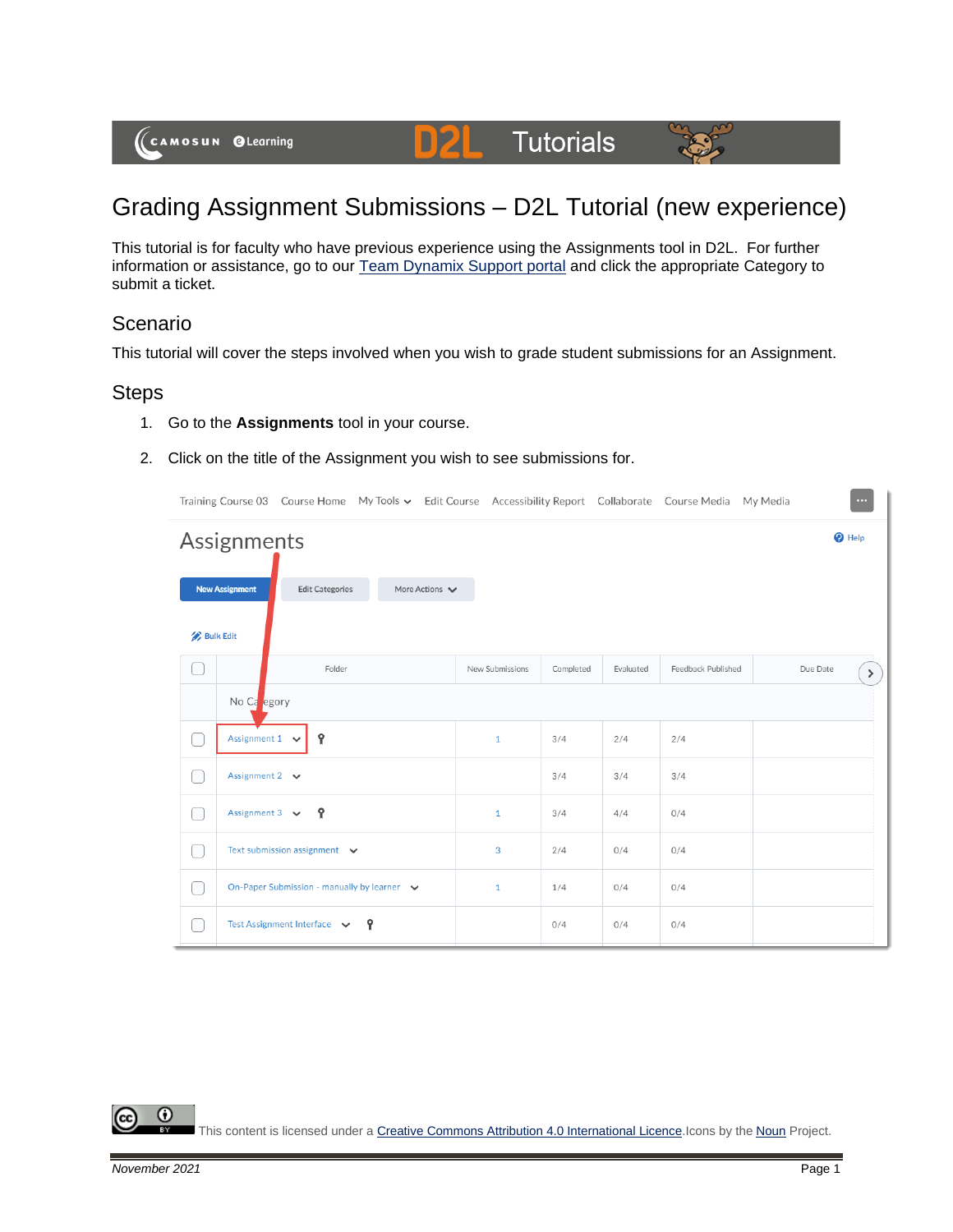3. In the **Folder Submissions** area, click on the **Evaluate** link for the submission you wish to grade.



 $\Omega$ This content is licensed under [a Creative Commons Attribution 4.0 International Licence.I](https://creativecommons.org/licenses/by/4.0/)cons by the [Noun](https://creativecommons.org/website-icons/) Project.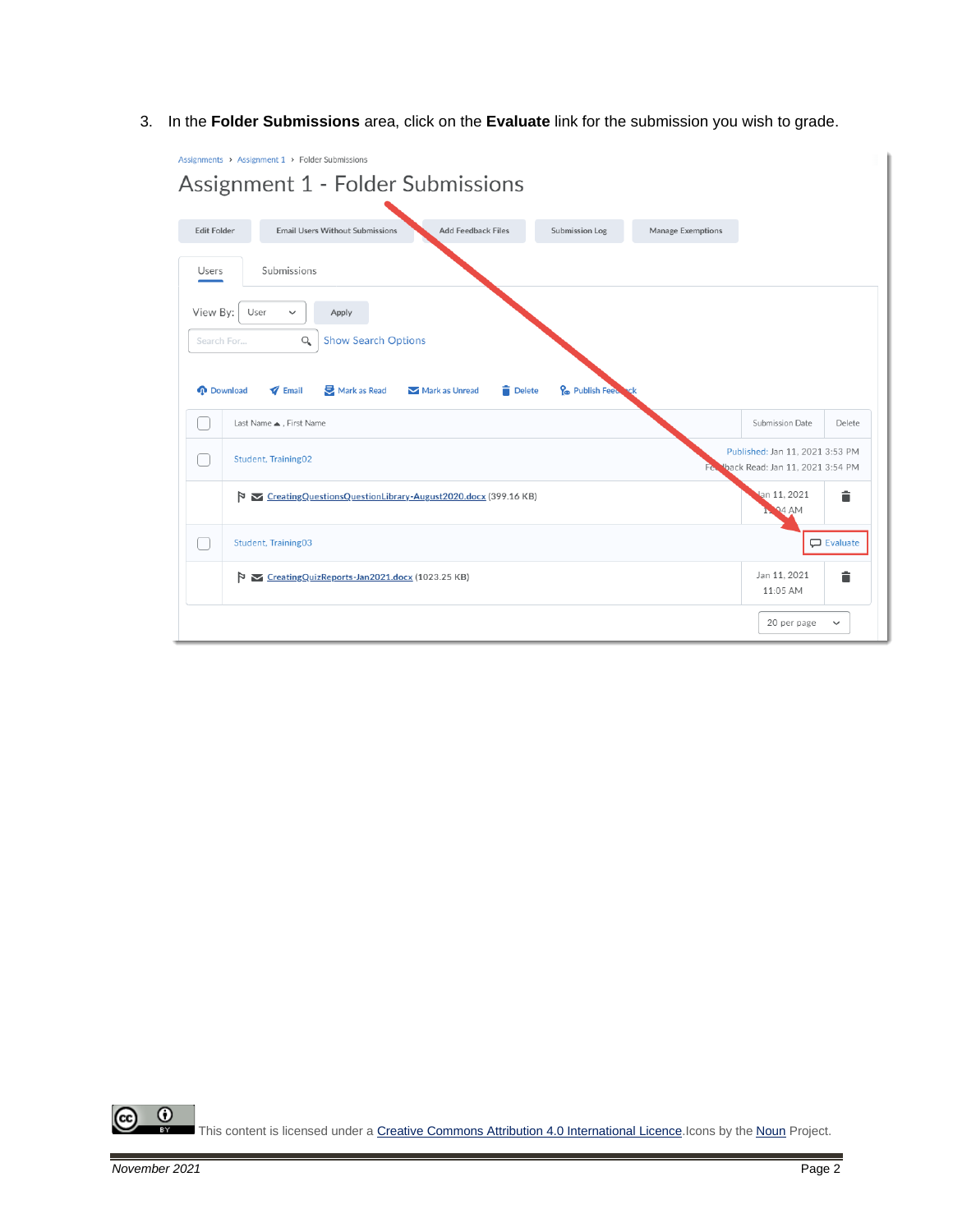4. In the **Evaluate Submissions** area, you can view a student's submission and access the **Annotations** tool (which allows you to add feedback right in D2L) by clicking on its title, add an **Overall Grade** (if the Assignment is being graded), and add feedback (or use a Rubric for feedback if one is attached) by typing into the **Overall Feedback** box, or uploading a file (by clicking on the **File Upload** icon).

| Back to Folder Submissions                                                                                                                                                       | Assignment 1<br>Training Course 03      |                                  |                                                                                                       | User 2 of 2                                                                             |                             |
|----------------------------------------------------------------------------------------------------------------------------------------------------------------------------------|-----------------------------------------|----------------------------------|-------------------------------------------------------------------------------------------------------|-----------------------------------------------------------------------------------------|-----------------------------|
| <b>TS</b> Training03 Student                                                                                                                                                     | <b>User Submissions</b><br>$\checkmark$ |                                  |                                                                                                       |                                                                                         |                             |
| Submission 1<br>Monday, January 11, 2021 11:05<br><b>Unevaluated</b><br>CreatingQuizReports-Jan2021<br>$\mathbf{B}^{\bullet}$<br>DOCX • 1023.2 KB<br><b>C</b> Download all files |                                         | Download<br>Mark as Read<br>Flag | <b>Rubrics</b><br>囲<br>with Points)<br>0/20<br><b>Overall Grade</b><br>/10<br><b>Overall Feedback</b> | Article Review Grading Rubric (Analytic Rubric D<br>$\mathbf{P}$<br>اس.<br>Record Audio | ď<br><b>EN</b> Record Video |
|                                                                                                                                                                                  |                                         |                                  |                                                                                                       | <b>Publish</b>                                                                          | <b>Save Draft</b>           |

 $\odot$ (cc This content is licensed under [a Creative Commons Attribution 4.0 International Licence.I](https://creativecommons.org/licenses/by/4.0/)cons by the [Noun](https://creativecommons.org/website-icons/) Project.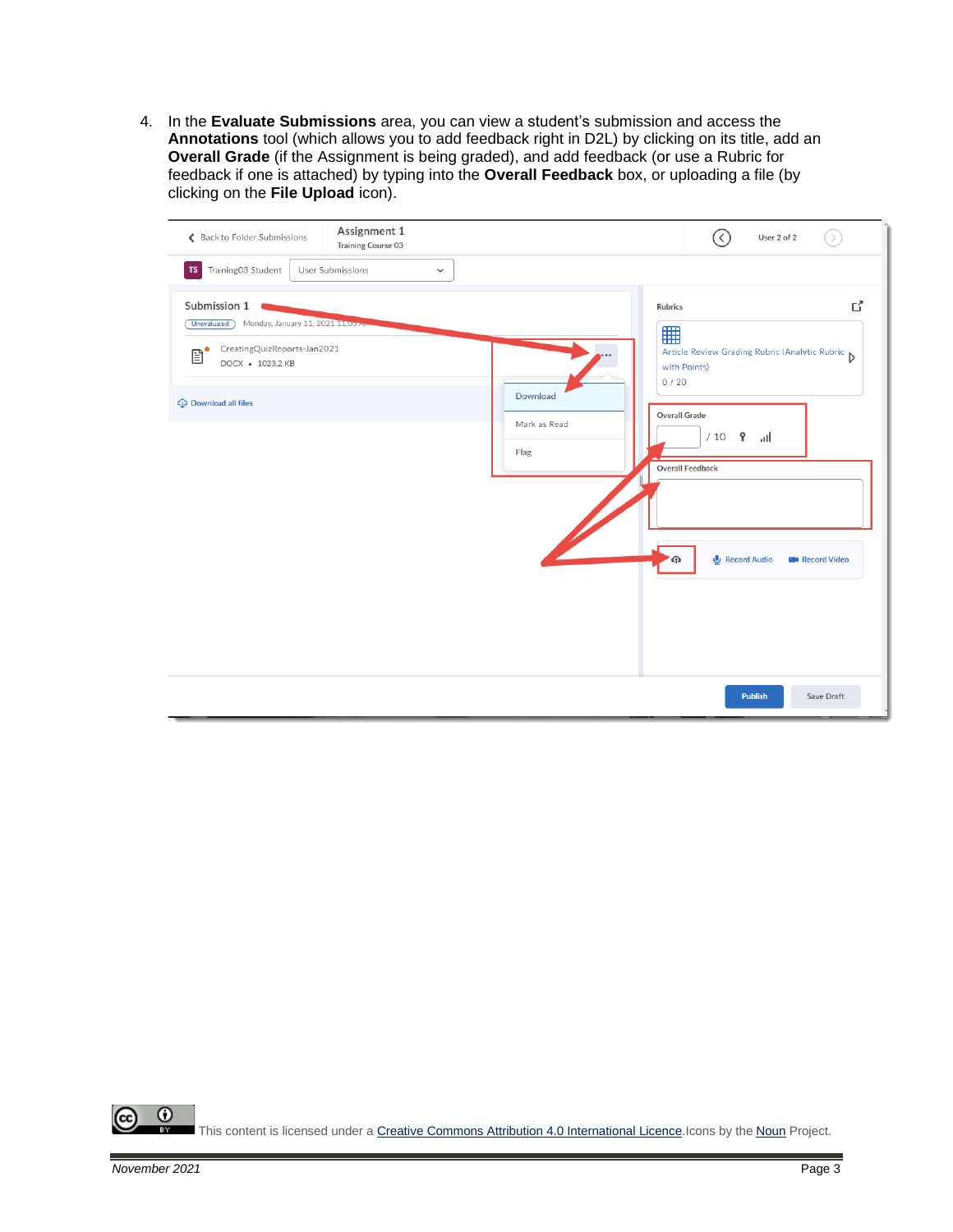5. Click **Save Draft** (to prevent some students from getting their feedback before other students)

| Back to Folder Submissions                                                          | Assignment 1<br>Training Course 03      |          |                                                                        |                                                                                                                   | User 2 of 2<br>$\rightarrow$ |  |  |
|-------------------------------------------------------------------------------------|-----------------------------------------|----------|------------------------------------------------------------------------|-------------------------------------------------------------------------------------------------------------------|------------------------------|--|--|
| Training03 Student<br>$\mathsf{T}\mathsf{S}$                                        | <b>User Submissions</b><br>$\checkmark$ |          |                                                                        |                                                                                                                   |                              |  |  |
| Submission 1<br>Monday, January 11, 2021 11:05 AM<br><b>Unevaluated</b>             |                                         |          | <b>Rubrics</b><br>翾                                                    |                                                                                                                   |                              |  |  |
| CreatingQuizReports-Jan2021<br>B<br>DOCX + 1023.2 KB<br><b>C</b> Download all files |                                         | $\cdots$ | Article Review Grading Rubric (Analytic Rubric<br>with Points)<br>8/20 | $\triangleright$                                                                                                  |                              |  |  |
|                                                                                     |                                         |          |                                                                        | <b>Overall Grade</b><br>/10<br>$\mathbf{P}$<br>all.<br>4<br>в<br>⊻<br>這<br>Ι<br>See the rubric for your feedback. | 這                            |  |  |
|                                                                                     |                                         |          |                                                                        | Record Audio<br>$\bigcirc$                                                                                        | <b>B</b> Record Video        |  |  |
|                                                                                     |                                         |          |                                                                        | <b>Publish</b>                                                                                                    | <b>Save Draft</b>            |  |  |

6. Click the arrows at the top right to move to the next or previous student's submission area.

| ← Back to Folder Submissions                                                                                                                            | Assignment 1<br>Training Course 03      |          | $(\langle \rangle$<br>User 2 of 2                                                                                                                  | $\rightarrow$         |
|---------------------------------------------------------------------------------------------------------------------------------------------------------|-----------------------------------------|----------|----------------------------------------------------------------------------------------------------------------------------------------------------|-----------------------|
| Training03 Student<br>TS                                                                                                                                | <b>User Submissions</b><br>$\checkmark$ |          |                                                                                                                                                    |                       |
| Submission 1<br>Monday, January 11, 2021 11:05 AM<br>Unevaluated<br>CreatingQuizReports-Jan2021<br>Ð<br>DOCX • 1023.2 KB<br><b>C</b> Download all files |                                         | $\cdots$ | <b>Rubrics</b><br>翾<br>Article Review Grading Rubric (Analytic Rubric<br>with Points)<br>8/20<br><b>Overall Grade</b>                              | ď<br>$\triangleright$ |
|                                                                                                                                                         |                                         |          | $\mathbf{P}$<br>/10<br>4<br>اس.<br>$\underline{\mathsf{U}}$<br>這<br>這<br>B<br>I<br>See the rubric for your feedback.<br>Record Audio<br>$\bigcirc$ | <b>E</b> Record Video |
|                                                                                                                                                         |                                         |          | <b>Publish</b>                                                                                                                                     | <b>Save Draft</b>     |

 $\overline{0}$ This content is licensed under [a Creative Commons Attribution 4.0 International Licence.I](https://creativecommons.org/licenses/by/4.0/)cons by the [Noun](https://creativecommons.org/website-icons/) Project.